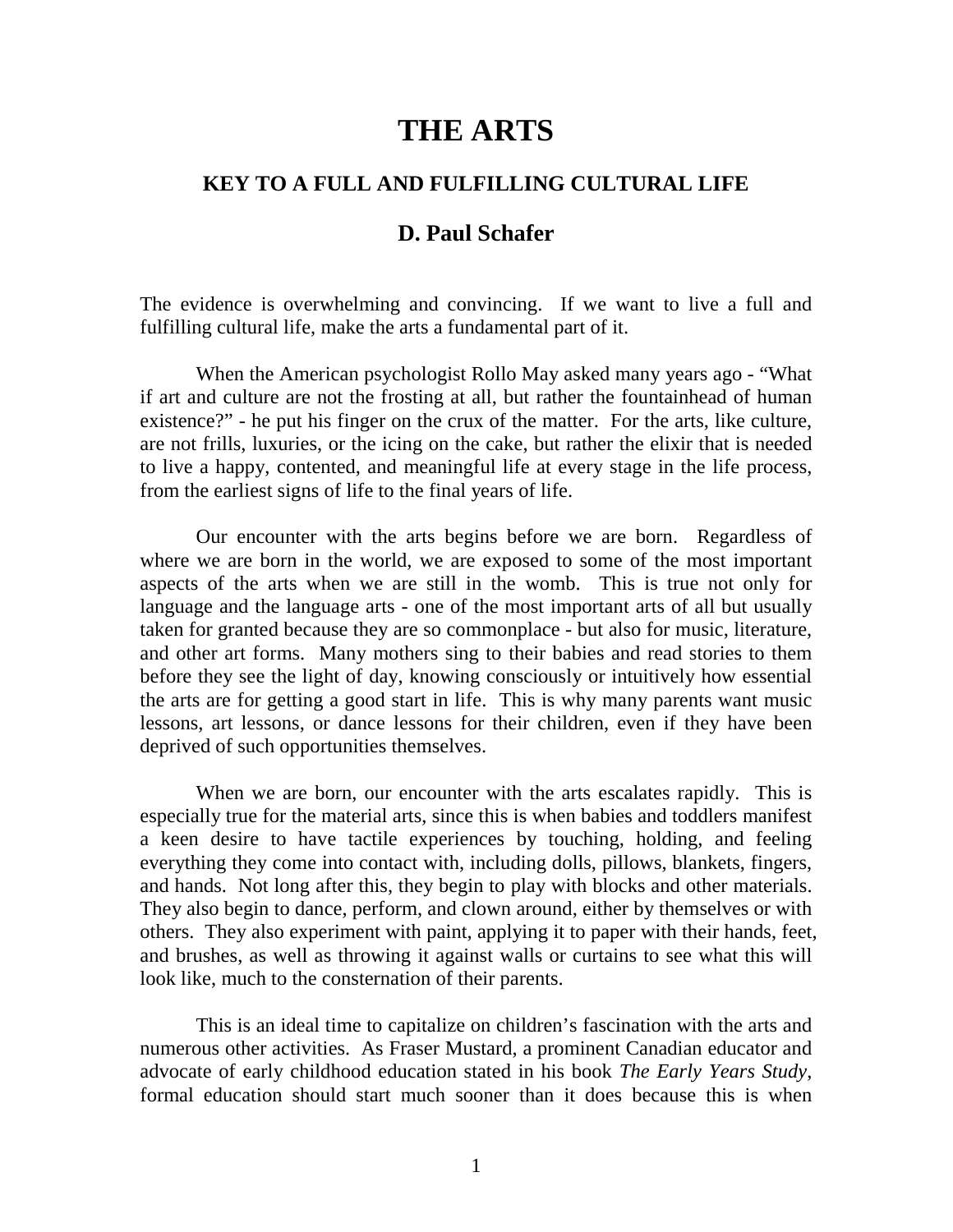children's capacity for learning is greatest. This is why more and more educators are coming to the conclusion that the first three or four years in life are the most important of all in a child's education, despite the fact that most children do not begin their formal education until later.

One person who had a consuming interest in the education of children and especially their education in the arts was Sir Herbert Read, the distinguished British scholar and author. He produced a powerful rationale for arts education in childhood and youth - and indeed throughout life - in such books as *Education Through Art, Culture and Education in a World Order*, and many others. He also participated in the establishment of the International Society for Education Through Art as an executive arm of UNESCO in 1954. One organization that has capitalized on Read's remarkable vision in this area and carried it further is the International Child Art Foundation, which was created in the United States several years ago. This valuable organization employs the power of art in all its diverse forms to nurture children's creativity and imbue it with empathy and compassion. As a promoter and protector of children's imagination, it produces the Arts Olympiad and World Children's Festival, publishes the ChildArt Magazine, and provides many Peace Through Art programs.

If educators and educational institutions had capitalized on Read's farreaching vision, arts education would not be in the difficult position it is today in many parts of the world. But it was not to be. When C. P. Snow's *The Two Cultures and the Scientific Revolution* was published after the Second World War, a chain of events was set in motion that eventually led to a strengthening of science education and a weakening of arts education in numerous schools.

While Snow was trying to come to grips with what he felt was too much emphasis on the arts and humanities in the British educational system and too little emphasis on science, he made such a powerful case for science, the sciences, and the scientific revolution going on in the world at that time that it tended to steer things in a different direction.(1) Along with many other developments taking place in the world at the same time - including linking up science with industry, technology, and governments - this had the effect of reinforcing the trend towards treating the sciences as "hard disciplines" and the arts as "soft disciplines" in most educational jurisdictions. This led to a marginalization of the arts in many schools, the cutting of countless courses in the arts from the curriculum, and treating the arts as secondary rather than primary subjects of study in the education of children and young people.

Despite this, the arts have started to make a comeback in recent years and appear destined to play a much stronger role in educational systems in the future. A particularly important development in this regard was the creation of the *Seoul*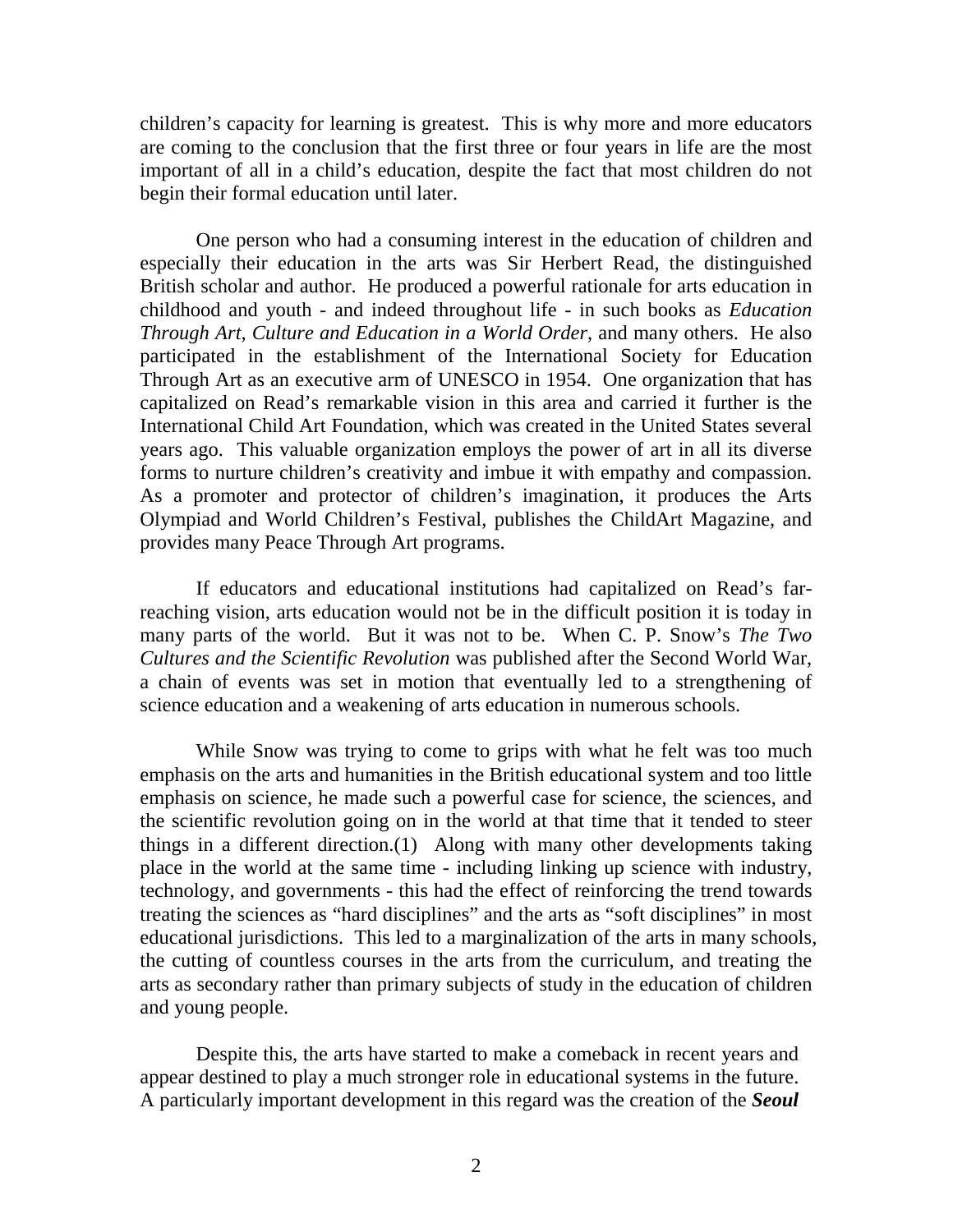*Agenda*, which resulted from the Second World Conference on Arts Education convened by UNESCO in Korea in 2010. The most important goals and strategies established for the Agenda were: ensure that arts education is accessible as a fundamental and sustainable component of a high quality renewal of education; apply arts education principles and practices to contribute to resolving the social and cultural challenges facing today's world; support and enhance the role of arts education in the promotion of social responsibility, social cohesion, cultural diversity, and intercultural dialogue; and *affirm arts education as the foundation for balanced creative, cognitive, emotional, aesthetic, and social development of children, youth, and life-long learning* (italics mine).

What is significant about the Agenda and the specific goals and strategies established for it is not only the high priority placed on the arts in the educational system - essential as this is - but also the priority placed on the dual role the arts are capable of playing in educational systems as "*ends in themselves*" as well as "*means to other ends*."

In a traditional sense, the arts have almost always been treated as ends in themselves in most educational systems throughout the world. This has caused educators to focus the bulk of their time, energy, and attention on the many benefits that can be derived from taking courses in the arts. From the visual, material, and architectural arts, for instance, there is much to be learned about mass, density, shape, texture, form, proportion, colour, and perspective; from dance, drama, and literature: balance, movement, muscle control, physical coordination, tragedy, comedy, satire, and pathos; and from music: sound, rhythm, harmony, counterpoint, composition, and orchestration. There is also a great deal to be learned about discipline, largely through learning to play a musical instrument, paint pictures, act in plays, write poems, and tell stories. The underlying assumption is that most children will not be artists or have artistic careers when they grow up, but can still enjoy the arts as hobbies and experience a great deal of satisfaction from them as forms of entertainment later in life.

In contrast to this, there is a rapidly evolving awareness in many parts of the world that the arts can play a powerful role as means to others ends and not just ends in themselves, as is made abundantly clear in the Seoul Agenda and other developments taking place throughout the world. This results from the many other benefits that can be derived from having a solid education in the arts, such as cultivating creativity and excellence, developing a battery of skills and techniques that are useful in other areas of life, acting responsibly, mastering other disciplines, being compassionate, and contributing to the realization of a better world. Clearly learning about the arts in all their diverse forms and manifestations is imperative if children and young people are to be prepared properly for life. There is little that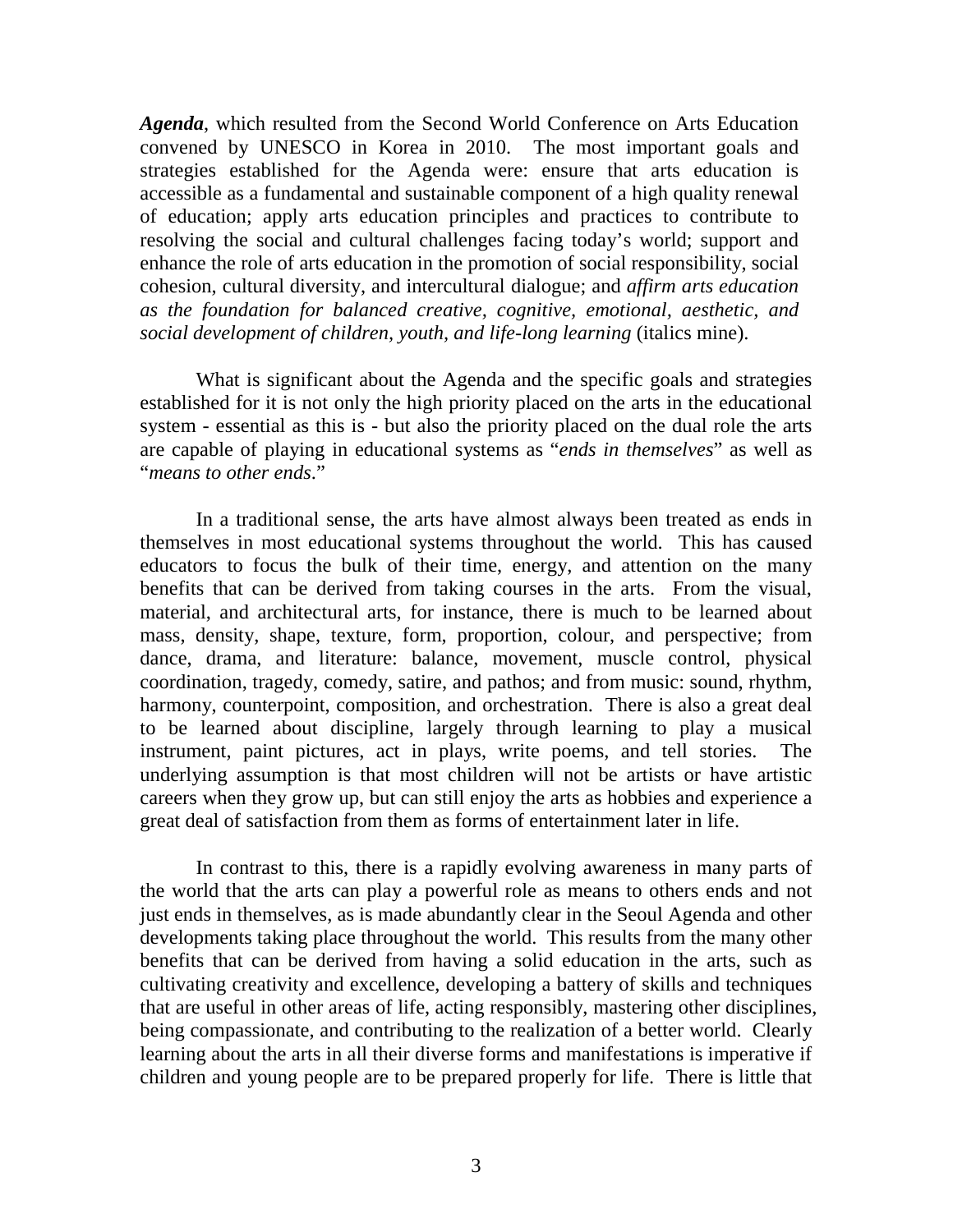can compare with it if the task is to make it possible for children and young people to experience fulfillment and well-being during the later stages of their lives.

There is more. While some art forms are more individual in nature - the visual and material arts for example - others are more collective in nature, such as drama, dance, music, and opera. It is impossible to put on a play, perform a symphony, or stage an opera or ballet without engaging in a great deal of cooperation and teamwork. This ranges all the way from working with others on the creation of sets and props and the rehearsal of scenes and movements to polishing up specific parts and putting on final performances. Through the preparation and presentation of works of art, people learn to work together in the realization of common causes, thereby developing collaborative skills and abilities that are in great demand today. This also produces more human interaction and social engagement, thereby counteracting the isolation that comes from contemporary technology and is such a major problem in the world at present.

Recognition of the two distinct strengths of arts education as means to other ends and ends in themselves results largely from the work of UNESCO and other international organizations, the involvement of many artists in a variety of social causes and humanitarian concerns, the advocacy of distinguished experts in the arts, culture, and creativity such as Sir Kenneth Robinson, and recent research and major assessments of arts education throughout the world. Without the ability to create, innovate, work together, think critically, respond imaginatively, stay out of trouble, deal with a host of internal and external problems, and apply what they have learned from the arts to other areas of life and other disciplines, children and young people will be at a considerable disadvantage in the future.

When the arts are seen from a holistic rather than partial perspective, there is little in the world that is not concerned with the arts in one form or another. This includes nature, the natural environment, other species, people, groups, institutions, communities, cities, countries, cultures, the past, the present, the future, and virtually everything else. This affirms that there is an enormous amount to be learned from the arts about life, living, reality, the human condition, and the world at each and every stage in life. This explains why Rollo May thought art and culture are "the fountainhead of human existence," and why Jean Cocteau said "art is not a pastime, but a priesthood." In doing so, he stretched a point to make a point like many good artists.

Taking the arts seriously should cause us to open up a commanding place for the arts in adulthood and not just in childhood and youth. This yields many benefits in our adult lives, such as the development of our personalities and our careers, the raising of children, the enjoyment of family life, the cultivation of friendships, and much more. Not only should we reach out to the arts whenever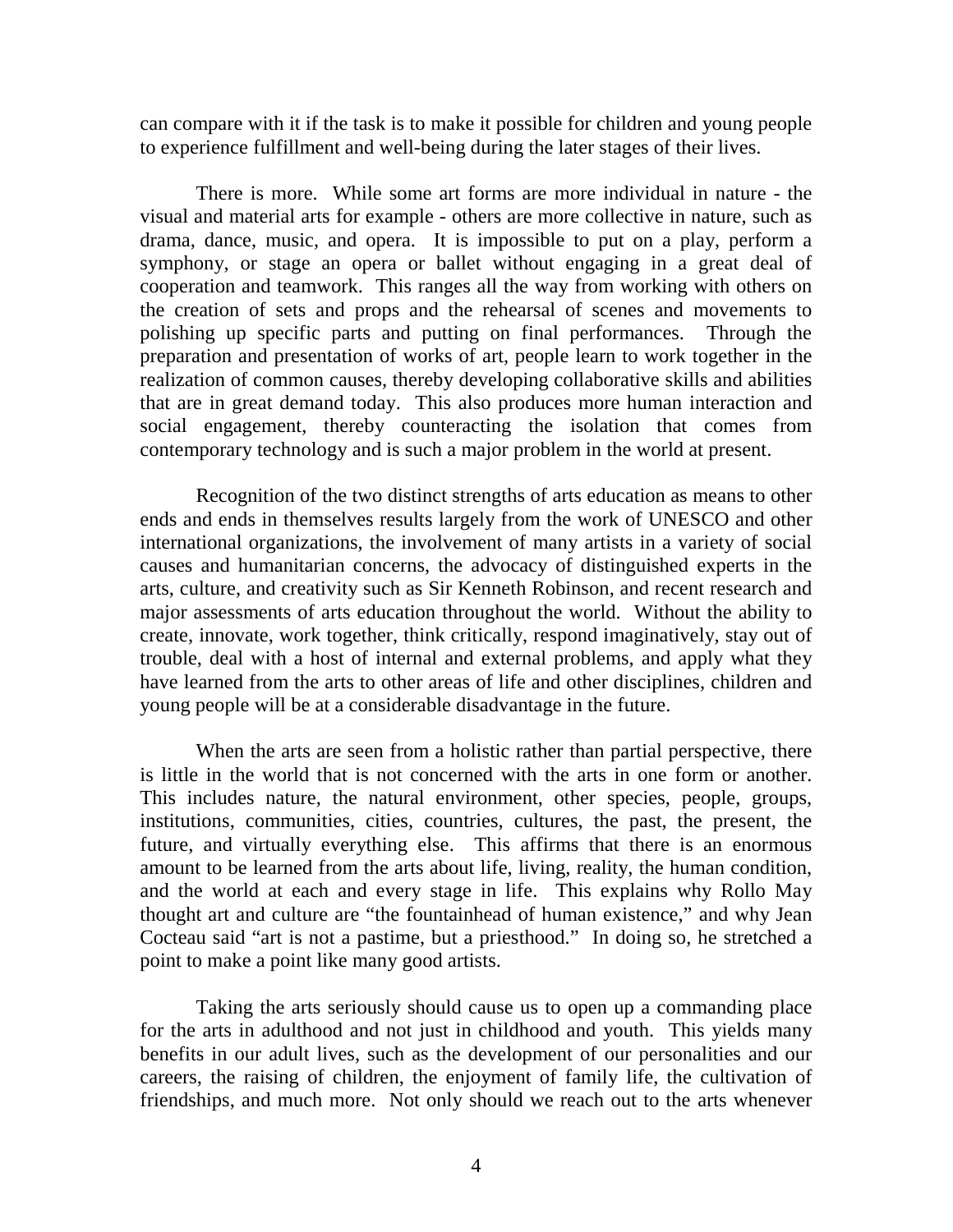possible, but also we should allow the arts to penetrate into the interior of our being and our consciousness. There is simply no better time to explore the many different ways the arts can broaden, deepen, and enrich our lives, enhance our understanding of ourselves and others, contribute to our identity, personality development, and well-being, and strengthen our relationships with other people, nature, and the world around us. It doesn't matter whether this happens on a part time, full time, casual, or intense basis. It can still lead to many transformative experiences and transcendental possibilities.

First and foremost, the arts bring a great deal of joy and happiness into our adult lives. This results from listening to beautiful music, watching superb plays, enjoying exciting opera and dance performances, looking at memorable paintings, cherishing fine craft objects, reading enlightening books, savouring outstanding stories, poems, and films, and seeing majestic monuments, especially if we open our hearts, minds, souls, spirits, and senses to these experiences. Surely this is why Walter Pater said, "art comes to you proposing frankly to give nothing but the highest quality to your moments as they pass."

There are billions of people all over the world who are enjoying experiences like this as audience members, active participants, or both. While these forms of involvement in the arts are very different - with different outcomes, implications, and consequences - they bring an enormous amount of pleasure into our lives as adults, as well as help us to deal more effectively with the pressures, tensions, stresses, and strains of modern life.

One of the most fascinating things about the arts is that most of these experiences can be enjoyed through remarkable advances in technology and not just through live performances. Virtually every person in the world today can access everything that exists in the arts in both the historical and contemporary sense through the miracle of modern communications. They can enjoy the finest popular and classical music, see the most outstanding plays and paintings, and walk through the finest museums, galleries, and buildings through You Tube, iphones, itablets, virtual reality, and many other devices owned by family, friends, libraries, schools, community centres, or by themselves. This is a phenomenal achievement, one that promises to be even more phenomenal in the future.

As our involvement in the arts intensifies during our adult lives, it becomes apparent that every art form possesses some particular quality that makes it distinctive and unique. In music, it is sound, rhythm, and melodies, such as those created by Chopin, Schubert, Mendelssohn, Beethoven, the Beatles, and a host of other composers and melody-makers. This is what gives music its special quality and universal appeal, which is why some people think music is the highest art form of all and Hans Christian Andersen said, "where words fail, music speaks."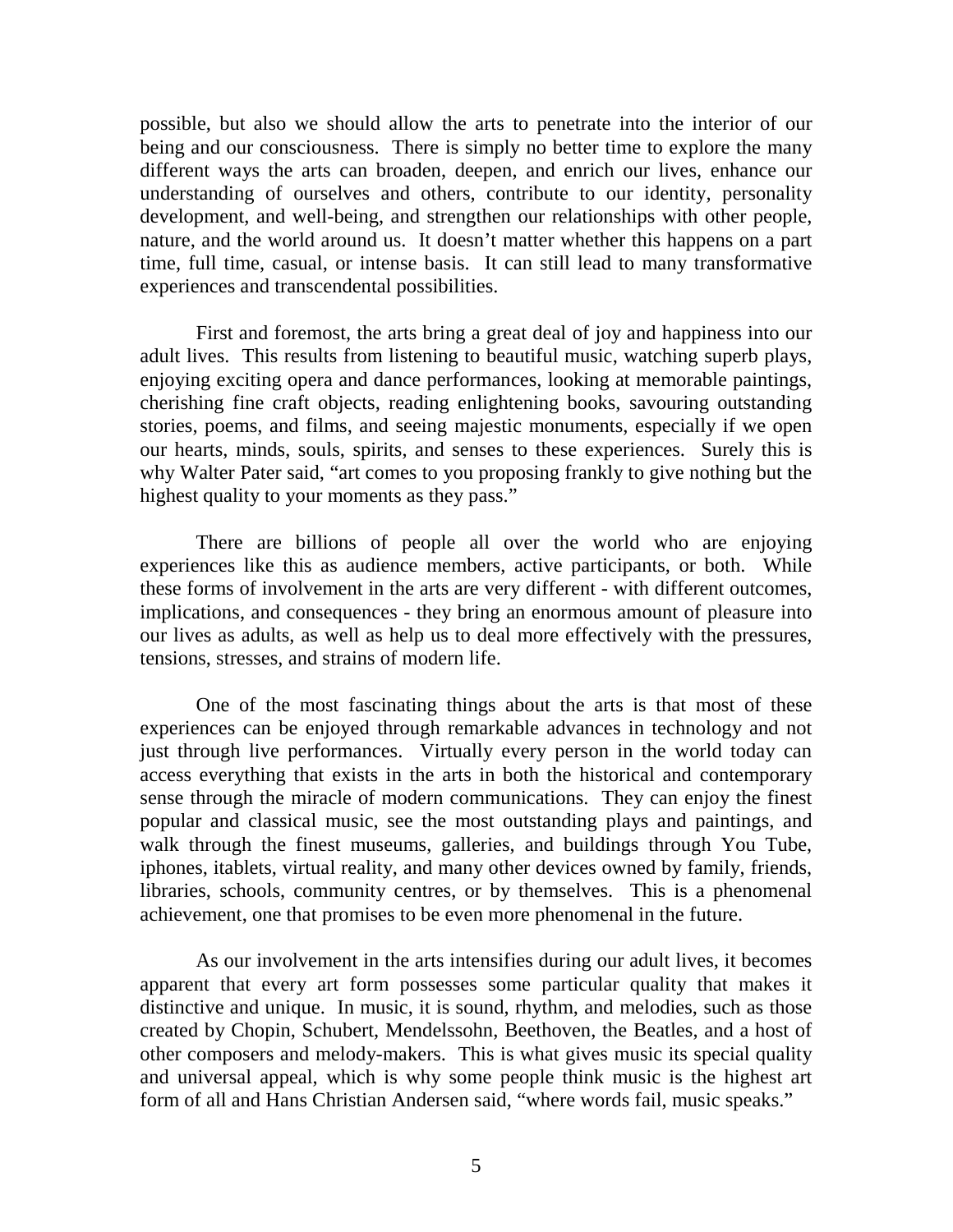However, music is not the only art form that possesses a special quality that makes it distinctive and unique. In painting, it is visual representation, perspective, and the use of colour, as evidenced in the work of landscape painters like Joseph Mallord William Tuner, Thomas Gainsborough, and myriad others. In poetry, it is the capacity to say profound things with a minimum number of words, such as when Keats said "A thing of beauty is a joy forever," Blake said "To see a world in a grain of sand/And a heaven in a wild flower," and Shakespeare said "All the world's a stage/And all the men and women merely players." Talk about saying powerful things with the utmost simplicity!

Then there is dance. What sound, rhythm, and melodies are to music and simplicity is to poetry, movement is to dance. Here also, many examples abound, such as Tchaikovsky's *Swan Lake* and *Sleeping Beauty* with their graceful solos and elegant duos set to the most wonderful music imaginable. Architecture exudes a similar quality through the use of form, texture, materials, and mass, which is why some people refer to architecture as "frozen music." This is understandable in view of the fact that some buildings are so elegant, majestic, and ornate that they really do look like music that is frozen in time and space, such as the Taj Mahal in Agra, the Blue Mosque in Istanbul, the Jameh Mosque in Isfahan, and Kinkaku-ji or the Golden Pavilion in Kyoto.

In much the same way, theatre, opera, the literary arts, and film use stories as their special device and most identifiable characteristic. Theatre and literature are outstanding illustrations of this. They use stories to communicate things that are momentous and mundane, simple and profound. Take the works of Shakespeare referred to earlier. His stories are full of valuable insights into the human condition, different personality types, diverse social, political, and societal situations, and human triumphs and tragedies. And what is true for Shakespeare and his works is true for many other authors and their works, including George Bernard Shaw, Molière, Miguel de Cervantes, Dante Alighieri, Charles Dickens, Omar Khayyám, Molana Jalal-Din Rumi, and Paulo Coelho.

If the arts bring an immense amount of joy and happiness into our adult lives through the many different qualities, characteristics, and capabilities they possess, they also help us to express ourselves and our feelings and emotions in humane and sensitive ways. This makes it possible for us to feel better about ourselves, as well as connect with others on a deeper, richer, and more personal level. While the arts can be provocative at times - *and must be if they are to fulfill one of their most essential functions in society* - the feelings and emotions evoked through the arts are much more positive than negative. The arts seldom injure people, destroy things, or involve violent and destructive behaviour.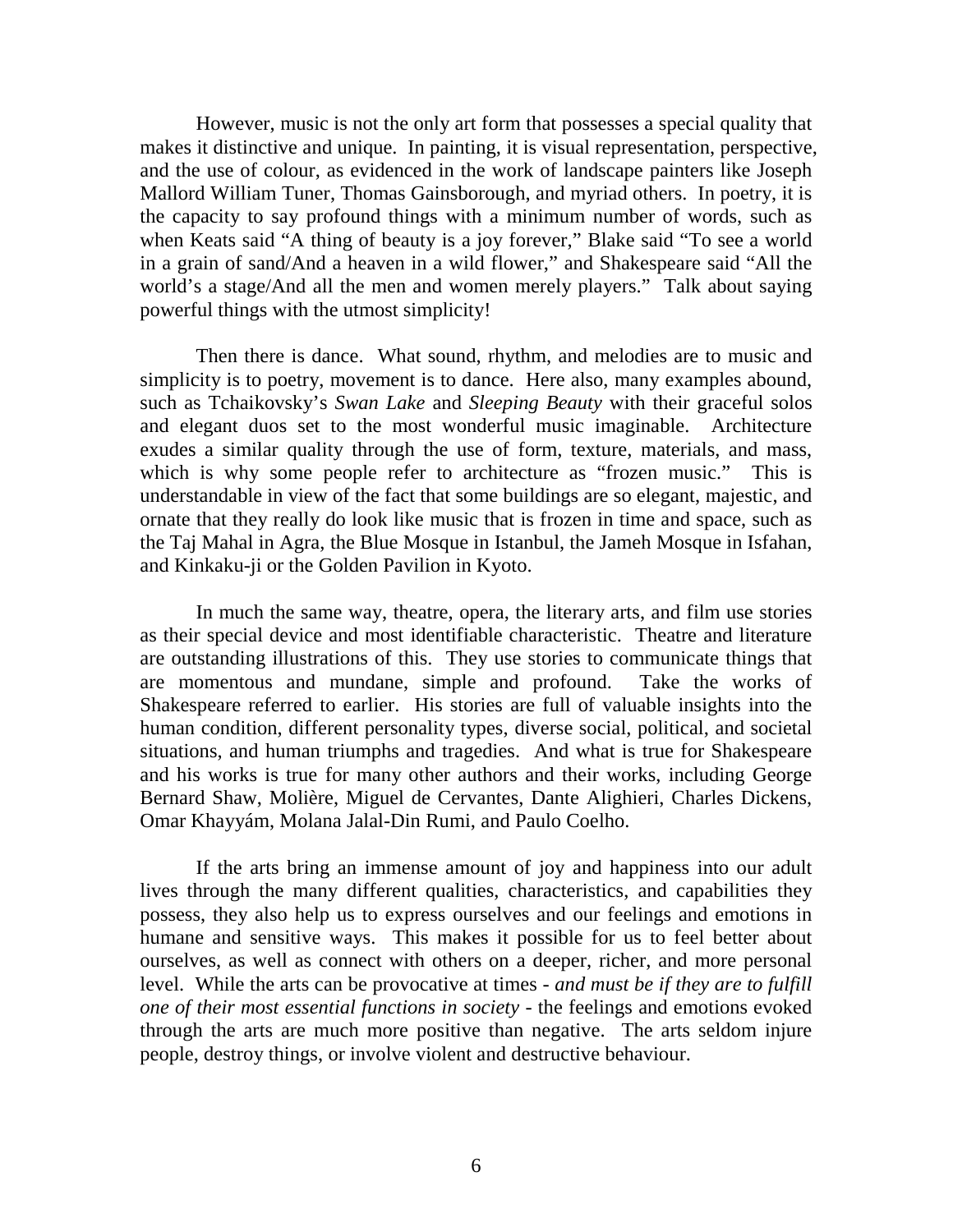They also help us to cultivate our capacity for creativity and excellence to a much greater extent. As a result, they are ideal vehicles for helping people in general - and adults in particular - to respond imaginatively, intelligently, and energetically to the demands of modern life, as well as the rapidity of local, regional, national, and international events.

At one time, people were trained for a single job or profession during their adult lives. As a result, education was focused on learning specific skills and specialized abilities. With the high rate of occupational turnover and technological change today - it is now estimated that people will have fifteen to twenty jobs over the course of their lives and in very different fields - this view is starting to change. It is now apparent that narrowly trained and highly specialized people may not be able to deal with difficult employment situations, as well as jobs that are constantly being transformed, downsized, or eliminated.

Clearly much more attention will have to be paid in the future to helping people to become more creative and entrepreneurial in their work, careers, and lives - people who are able to respond quickly and cleverly to whatever problems loom up in their paths because they have learned to use their mental, physical, and emotional powers in highly inventive ways. It is creativity - not conformity - that will enable people to perform effectively in jobs in the future, as well as to create jobs and fashion the new types of employment situations that are necessary for this. Nothing may do this better than involvement in the arts - the kind of involvement that brings out the best in people and makes it possible for them to express themselves in innovative and original ways.

What is true for creativity is also true for excellence. Regardless of what occupations or professions we end up in during our adult lives, achieving excellence will be mandatory in all occupations and professions in the future.

The arts tend to value excellence more highly than other activities because this is essential to master artistic challenges and perform aesthetic works. No one likes to watch an artistic performance that is inferior or mediocre, since this leaves a great deal to be desired. In order to prevent this, it is necessary to aspire to and achieve excellence in all artistic endeavours, which often turns out to be the key to realizing excellence in other areas of life. There is a reason why we use such terms as "the art of science," "the art of politics," and "the art of business," since each of these are art forms when they are performed with excellence. Henry David Thoreau went a step further in this regard when he said, "The highest condition of art is artlessness."

The same holds true for diversity. The arts are incredibly diverse because they are constantly changing, thereby exposing us to new, better, and different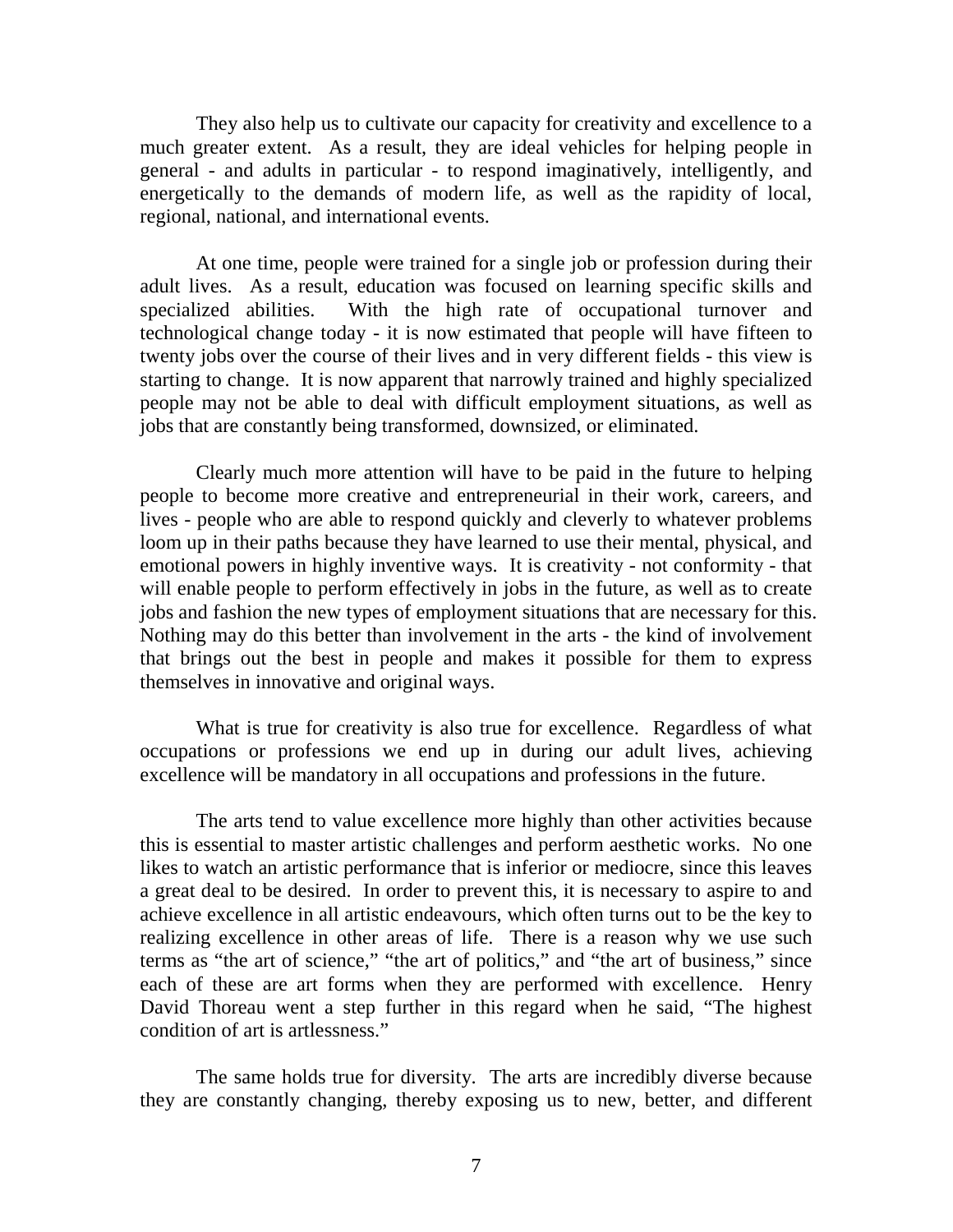ways of doing things. While many techniques in the arts must be repeated numerous times in order to master them, one of the most significant things about the arts is that they are always evolving and mutating, not only in time but also in space. What is commonplace today will likely not be commonplace tomorrow, as the history of music, drama, the visual arts, and literature reveals. The arts are always on the move, so to speak, thereby helping us to deal more effectively with diversity, complexity, and a world that is in perpetual motion and dynamic flux.

The arts are also capable of strengthening our perceptual and sensorial abilities in our adult life. This should begin with cultivating the art of seeing, which Goethe thought was the most important sensory ability of all because it was with the eye more than any other sense organ that he learned to see and understand the world. This ability is cultivated most effectively through the visual arts, going to art galleries and museums, and so forth. This enables us to develop our capacity for perception and perspective, comprehend foreground and background relationships, discover links and connections, and focus on details and parts.

This is merely the first in a whole series of steps that are required to strengthen our other perceptual and sensorial abilities. For the arts improve our ability to hear, smell, taste, and touch and not just to see. These other abilities can be cultivated through music, sculpture, the material, culinary, and literary arts, and others. While it may not be realized at the time, people who take craft lessons, modern or ballroom dancing, or cooking classes in their adult lives are more likely to have better developed sensorial abilities than people who do not engage in these activities. For involvement in activities such as this makes it possible for us to write more clearly, speak more coherently, express ideas more simply, hear more acutely, touch more gently, and see more precisely.

The arts also have an important role to play in bringing people, groups, communities, societies, and countries together. They do this through the ability of artists and arts organizations to create music, poems, pictures, stories, plays, and the like that can be shared. This does more than anything else to create strong bonds and a sense of belonging between people, regardless of whether they live in small towns or large cities. This ability to create social cohesion is urgently needed in the world. A good example of this is the work achieved by Gareth Malone, the distinguished British choral conductor who has created many choirs in England and other parts of the world over the last few decades, most notably in schools, communities, corporations, and among military personnel, most recently in connection with the Invictus Games initiated by Prince Harry.

There is another ability buried deep in the arts that is of vital importance to our development as adults, one that may be the most important of all. It is the capacity for holism. It derives from the fact that every work of art is a whole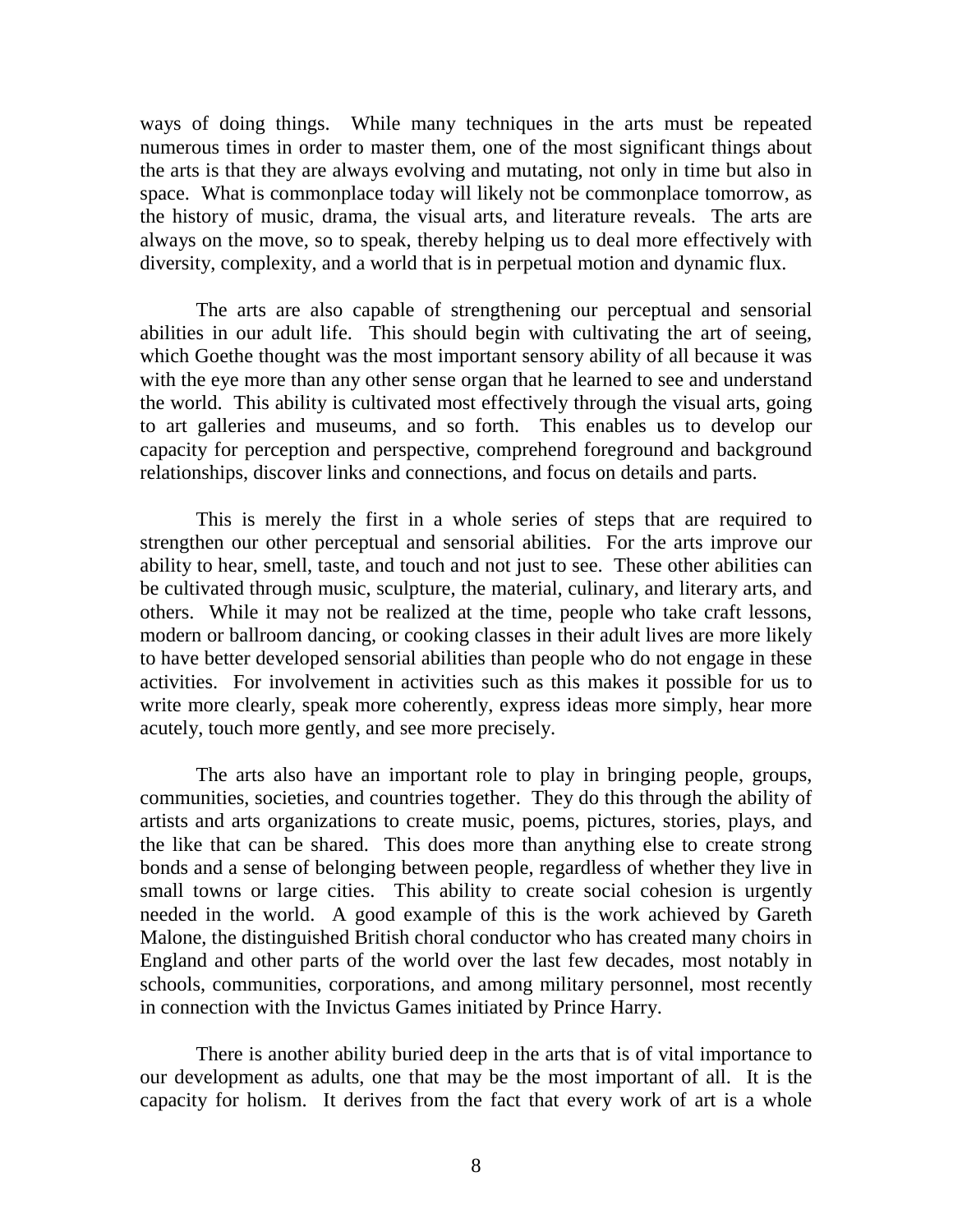composed of many parts. While this is most apparent in the visual arts, it is also apparent in all other art forms. For regardless of whether it is a painting, a play, a musical composition, a poem, or a story, every work of art is a whole made up of many parts that are woven together in specific combinations and arrangements to form wholes that are greater than the parts and the sum of the parts. This is because new entities are brought into existence when the wholes are created that are not in the parts taken separately. This makes the arts ideal vehicles for seeing and understanding things as wholes and not merely as parts.

This has major implications for our development as adults, since it addresses one of the biggest problems of all in the modern world. While we have become remarkably skilled at breaking things up into parts in order to study the parts in detail, we have lost our capacity to put the parts back together again to form wholes. This is true not only with respect to people, but also with respect to communities, regions, countries, and the world, thereby making this one of the biggest challenges in the world today. We neglect it at our peril.

Since the arts involve the body, mind, heart, soul, spirit, senses, emotions, and intellect, they make it possible to bring all our human faculties together to create wholes composed of many interrelated parts. This explains why artists, arts organizations, and the arts have been in the vanguard of the movement to create "the whole person" ever since Matthew Arnold, the great nineteenth century poet and culture critic, emphasized the need to attend to *the harmonious development of all the faculties that comprise human nature*. Not only was Arnold opposed to the development of any one of these faculties to the detriment, exclusion, or dominance of others - especially when it comes to developing our personalities, characters, identities, and lives - but also he was devoted to the pursuit of perfection and the necessity of the arts and education, or "sweetness and light" as he called it. Not bad advice for people living in a fragmented and disconnected world and desperately searching for meaning and fulfillment in life.

This capacity in the arts to teach us a great deal about holism is not limited to ourselves and the development of our personalities and lives as "whole people." It also teaches us a great deal about the world around us, especially with respect to all the diverse cultures and civilizations of the world. This is because cultures and civilizations, like people and artistic works, are wholes made up of many parts, albeit on a much more colossal scale. The problem here, of course, is that we cannot see cultures and civilizations as wholes because they are composed of far too many parts, and it is not possible to see the organizing principle that is used to combine all the parts together to form wholes.

How, then, is it possible to know and understand cultures and civilizations in the holistic sense? In order to do this, it is necessary to turn to artists and arts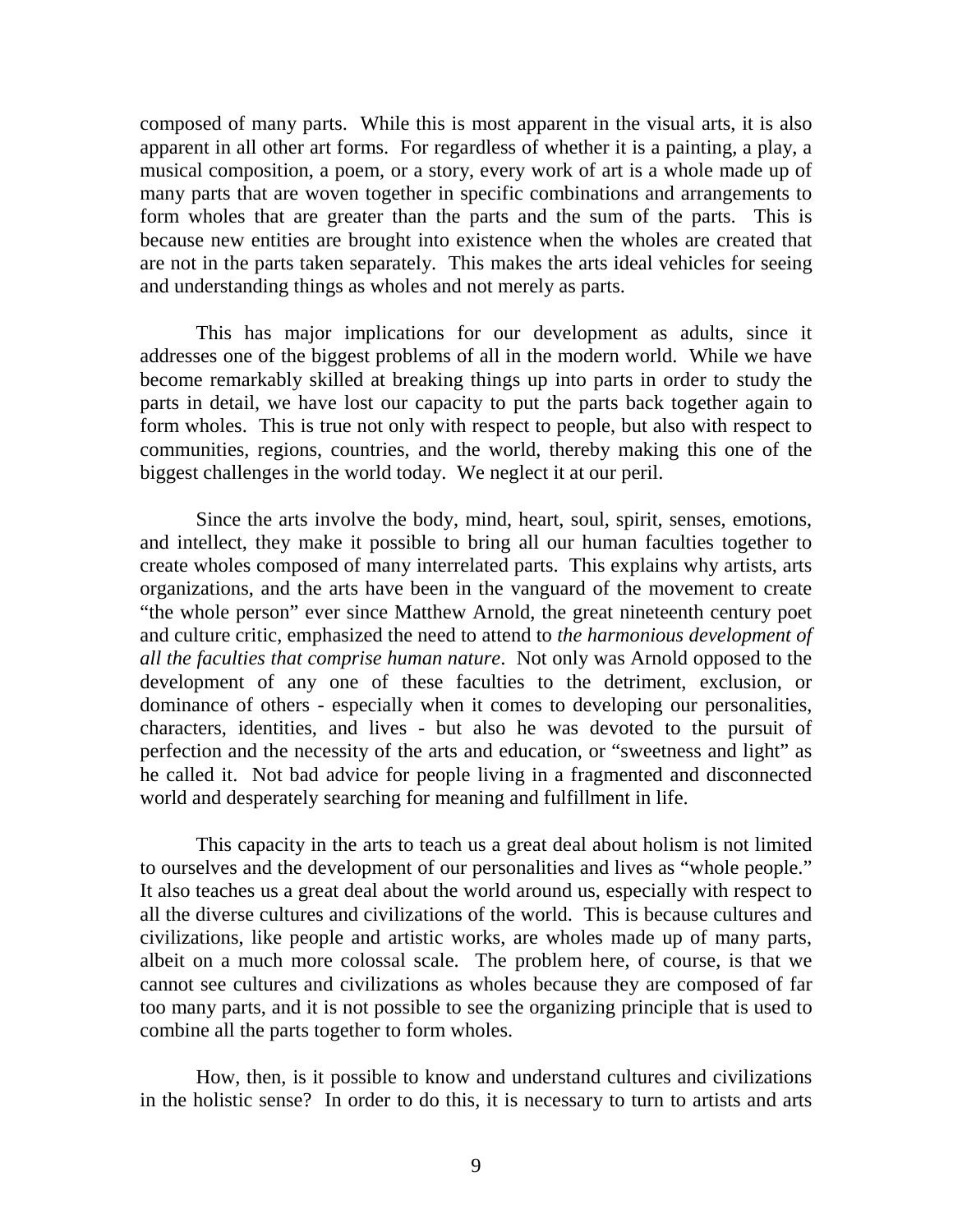organizations. This is because artists and arts organizations create many of the signs, symbols, myths, legends, metaphors, stories, and the like that are necessary to shed light on cultures and civilizations as wholes or total ways of life.

Artists and arts organizations are able to do this because one of their greatest assets is the ability to select parts that are most symbolic of cultures and civilizations as wholes and therefore epitomize cultures and civilizations in many ways. The old adage "a picture is worth a thousand words" is a cliché, but it speaks volumes about the ability of artists and arts organizations to convey an incredible amount about the character of cultures and civilizations as wholes that cannot be communicated in any other way at all, or cannot be communicated nearly as effectively using any other device. This point was driven home with clarity and conviction by Robert Redfield, who spent the bulk of his life studying cultures and civilizations as wholes:

> The characterisations of the artist…are of course not precise at all; but very much of the whole is communicated to us. We might call them all portraits. They communicate the nature of the whole by attending to the uniqueness of each part, by choosing from among the parts certain of them for emphasis, and by modifying them and rearranging them in ways that satisfy the "feeling' of the portrayer."(2)

There are many examples of this. There is a great deal to be learned about the cultures of France, the United States, China, Cambodia, and Australia as wholes, for example, from the Eiffel Tower, the Statue of Liberty, the Great Wall, Angkor Wat, and the Sydney Opera house, since these internationally known landmarks are symbolic of these cultures in the holistic sense in many ways. It is through symbolic parts like this - as well as through many other parts that are symbolic of these cultures as wholes such as musical, visual, and literary works that comprehensive portraits of these cultures begin to take shape, much as they do for all other cultures in the world in exactly the same way.

What does all this have to do with our adult lives and the desire to live a full and fulfilling cultural life? Actually, a great deal. Developing knowledge of the diverse cultures and civilizations of the world not only makes it possible for us to understand and appreciate these cultures and civilizations as wholes or total ways of life, but also enriches our lives in countless ways. There is a wealth of information and insight to be gleaned from broadening and deepening our knowledge and understanding of the world's cultures and civilizations in the allencompassing sense if we are wise enough to realize this, especially with respect to different ways of seeing, acting, and valuing things in the world, accepting and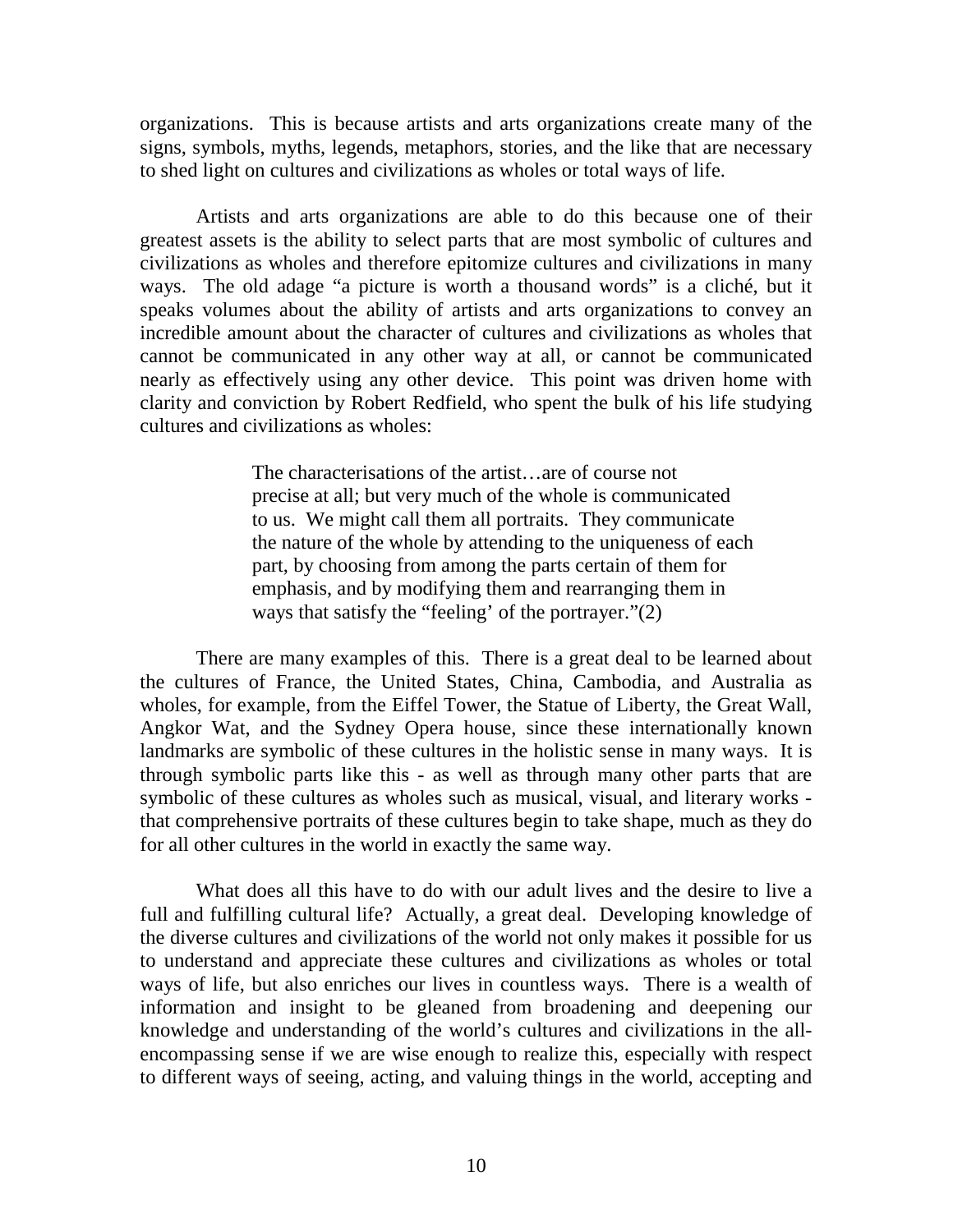appreciating others, expanding our consciousness and mindfulness, enhancing our well-being, and improving our individual and collective behaviour.

This is also true with respect to our awareness and appreciation of nature, especially during adulthood. While the arts are not the only vehicles that are capable of doing this, it is remarkable how much can be learned about nature, the natural environment, and other species from the arts, as well as how imperative it is to revere nature and make it an integral part of our lives.

It never ceases to amaze me how many artistic works are concerned with nature. Artists have been concerned with nature in all its complexity, diversity, and grandeur for centuries, and have consequently created a vast array of works that deal with nature and its many diverse elements. In the western tradition alone, there are millions of artistic works that are concerned with the sun, the moon, stars, clouds, landscapes, seascapes, planets, morning, afternoon, evening, mountains, forests, and many different types of animals, as works by the French Impressionists, Canada's Group of Seven, Chinese brush painters, Beethoven, Debussy, Respighi, Richard Strauss, Vincent d'Indy, Alan Hovhaness, and numerous others confirm. One manifestation of this that is very symbolic and powerful is Dvorak's hauntingly beautiful *Song to the Moon*, particularly when it is sung by Anna Netrebko, Rénee Fleming, or any other well-known artist.

What is true for nature and its diverse elements is especially true for rivers. In fact, rivers have probably received more attention from artists than any other element in nature, perhaps because rivers involve flow and movement and flow and movement are essential at all stages in life but particularly in the adult and final stages. Some of the most obvious examples of this are *The Moldau* by Smetana, *The Blue Danube* by Johann Strauss Jr., and *Flow Gently, Sweet Afton* by Robert Burns and Jonathan Spilman, with its exquisite melody and enticing words in the first verse: "Flow gently, sweet Afton, Among thy green braes, Flow gently, I'll sing thee a song in thy praise; My Mary's asleep by the murmuring stream, Flow gently, sweet Afton, disturb not her dream."

To these examples should be added Bruce Springsteen's popular song *The River* and *The Rivers of Babylon* by Brent Dowe and Trevor McNaughton of the Jamaican Reggae group The Melodians. There are also the many musical works written about such rivers as the Yellow River in China and the mighty Mississippi in the United States, as well as favourites like *Ol' Man River* and *Shenandoah.* And what about Handel's *Water Music*? While it was not written with a specific river in mind, it was written to be performed on a barge floating down a river - the Thames River in England - and had to be repeated many times because King George I was so fond of it.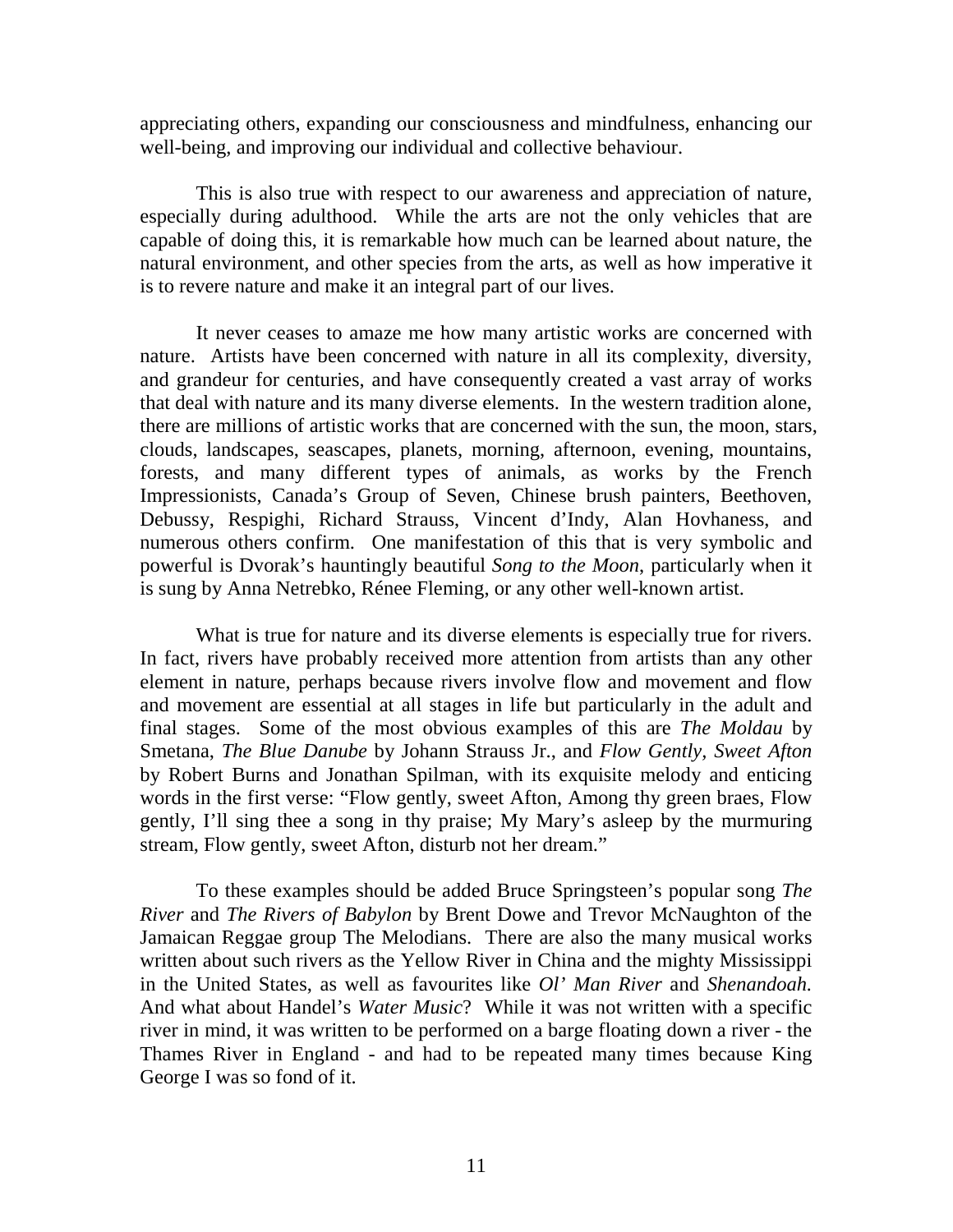And this brings me, via a circuitous route, to the ability of the arts to motivate, uplift, and inspire us, as well as to reach above and beyond ourselves in the search for spirituality and the sublime. Along with holism, these two final abilities may be the most important of all during the adult and final stages of our lives because they make it possible for us to do things that seem impossible to do and achieve things that seem impossible to achieve.

Take the ability of the arts to motivate, uplift, and inspire us. I have discovered over the course of my adult life that there are many artistic works that do this, which I suspect is true for all people. While I recognize that particular works and specific art forms do this in different ways for different people, I must confess that I am motivated, uplifted, and inspired whenever I hear the last movement of Saint-Saëns *Organ Symphony*, Sibelius's *Finlandia* or the last movement of his *Fifth Symphony*, John Stanley's *Trumpet Voluntary*, Max Bruch's *Scottish Fantasy*, Chopin's *Ballade No. 1 in G Minor*, Opus 23, Don Besig's *Flying Free*, and many others. This is also true when I look at landscape paintings by Vincent van Gogh, Tom Thomson, Arthur Lismer, and Lawren Harris, or watch the Gandhi movie. Whenever I see or hear any of these works, and many others I might mention, my instant reaction is to get up and get going, as well as to tackle things that I have left undone for days and possibly weeks and months.

These experiences are multiplied many times over by artistic works that cause me to reach above and beyond myself in the search for spirituality and the sublime. My experiences in this area are - and have been - especially exhilarating because they have propelled me to very lofty heights. The majority of these works are in the field of music, although here as well, I am aware that other people have similar experiences in other art forms and with different works of art.

In an earlier article, I wrote about a profound experience I had one night after I had gone to bed, turned on my radio, and fallen fast asleep. I don't know how long I was sleeping, but I slowly became aware that I was hearing one of the most spiritual and sublime pieces of music I have ever heard in my life. I actually thought I had died and gone to heaven, at least until I heard an announcer say, "you have been listening to *Grant Us Peace* by Felix Mendelssohn."

Much more recently, I had a similar experience with another piece of music, but this time it was early in the morning rather than in the middle of the night, but still on my radio. While I set my alarm to let out a loud "beep" at exactly 6 o'clock every morning, for some curious reason I was awoken on this particular morning by another piece of music that was incredibly spiritual and sublime. When it was over, I listened attentively to hear what the piece was and who composed it. Unfortunately, I only caught about half of this. It sounded like "you have just heard a piece by Robert Han - or was it Hand? - for oboe and orchestra."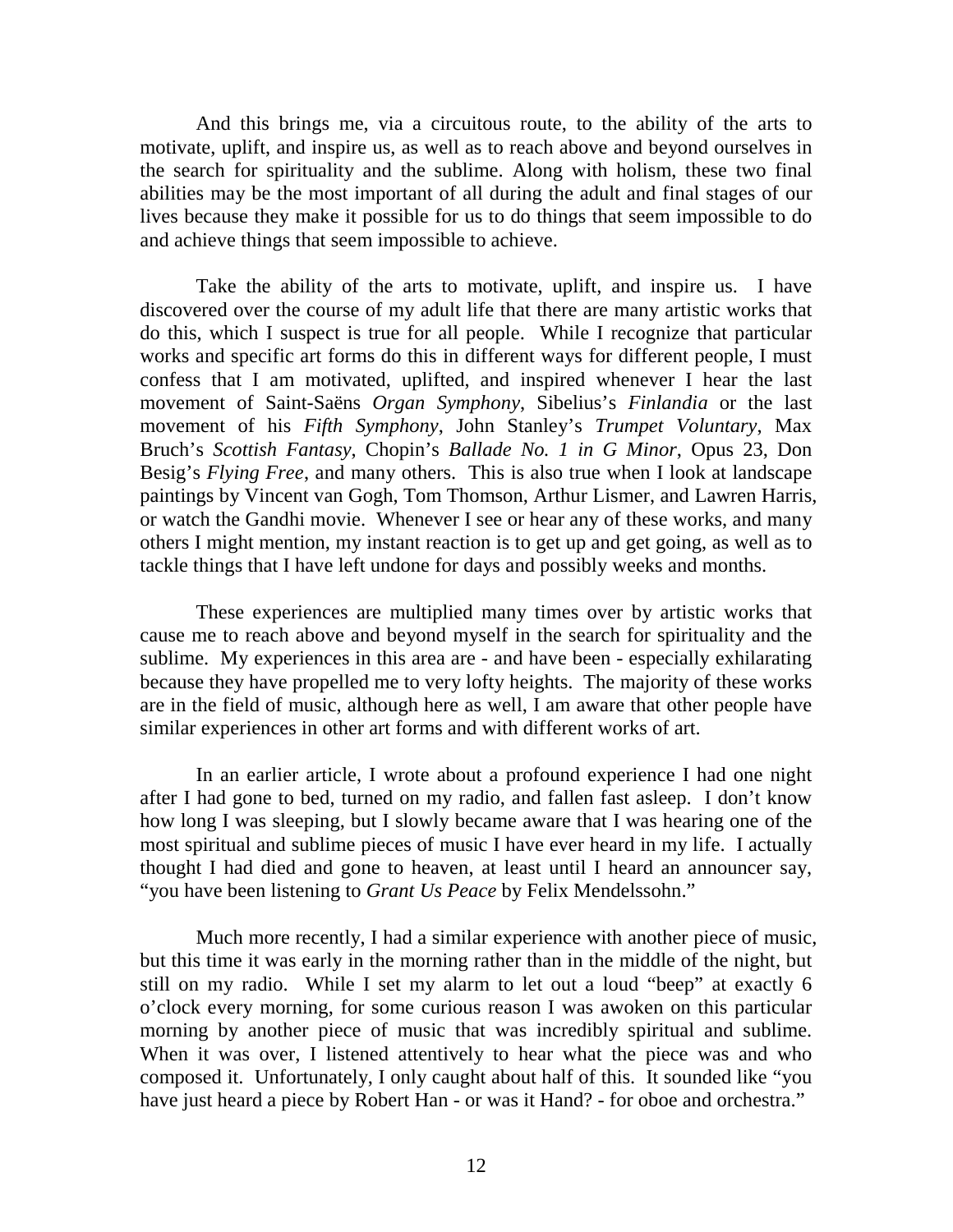I immediately jumped out of bed, went to my computer, and began the frantic search for the title of this piece and its composer. After a long and arduous search, I discovered it was *À Chloris* by Reynaldo Hahn, a composer I had never heard of before. It is usually performed by a solo singer or oboe player with piano and small orchestra. Do you know this beautiful piece of music? If not, you may want to listen to it, along with the fascinating introduction that accompanies this particular version of the piece (You Tube "Ah Chloris" -- Reynaldo Hahn; Susan Graham, mezzo-soprano; Jake Heggie, piano).

I narrate these two experiences to you because there are many pieces of music that I find extremely spiritual and sublime, including Handel's *Minuet from Bernice*, Fauré *Cantique de Jean Racine*, the second movement of Beethoven's *Fifth Piano Concerto*, Rachmaninoff's *Second Piano Concerto*, the Adagietto from Mahler's *Fifth Symphony*, the Cavatina from Emil von Sauer's *Piano Concerto No 1*, *The Holy City*, *Bless This House*, and many others.

I would definitely add *The Lost Chord* to this list. I discovered this piece quite by accident several years ago and it has been a favourite of mine ever since. It was composed by Sir Arthur Sullivan in 1877 during the illness and passing away of his brother. I was very surprised by this because Sullivan was part of the Gilbert and Sullivan duo that wrote many comic operettas, including *The Pirates of Penzance* and *The Mikado.*

*The Lost Chord* has been recorded many times by some of the world's greatest singers, including John McCormack, Webster Booth (You Tube - Webster Booth - the Lost Chord is a personal favourite), and Enrico Caruso, who sang it at the Metropolitan Opera in New York on April 29, 1912 to raise money for families who lost loved ones and family members when the Titanic sank off the coast of Newfoundland. One of the most remarkable things about this piece is not only the exquisite and memorable music, but also the evocative and captivating words. They are from a poem by Adelaide Anne Proctor. I quote them here at length because they are symbolic of the ability many artists and arts organizations possess to open the doors to spirituality and the sublime in profound and powerful ways, as well as to demonstrate the herculean heights to which the arts can soar in our adult lives and indeed throughout our entire lives:

> Seated one day at the organ, I was weary and ill at ease, And my fingers wander'd idly over the noisy keys; I knew not what I was playing, or what I was dreaming then, But I struck one chord of music like the sound of a great Amen.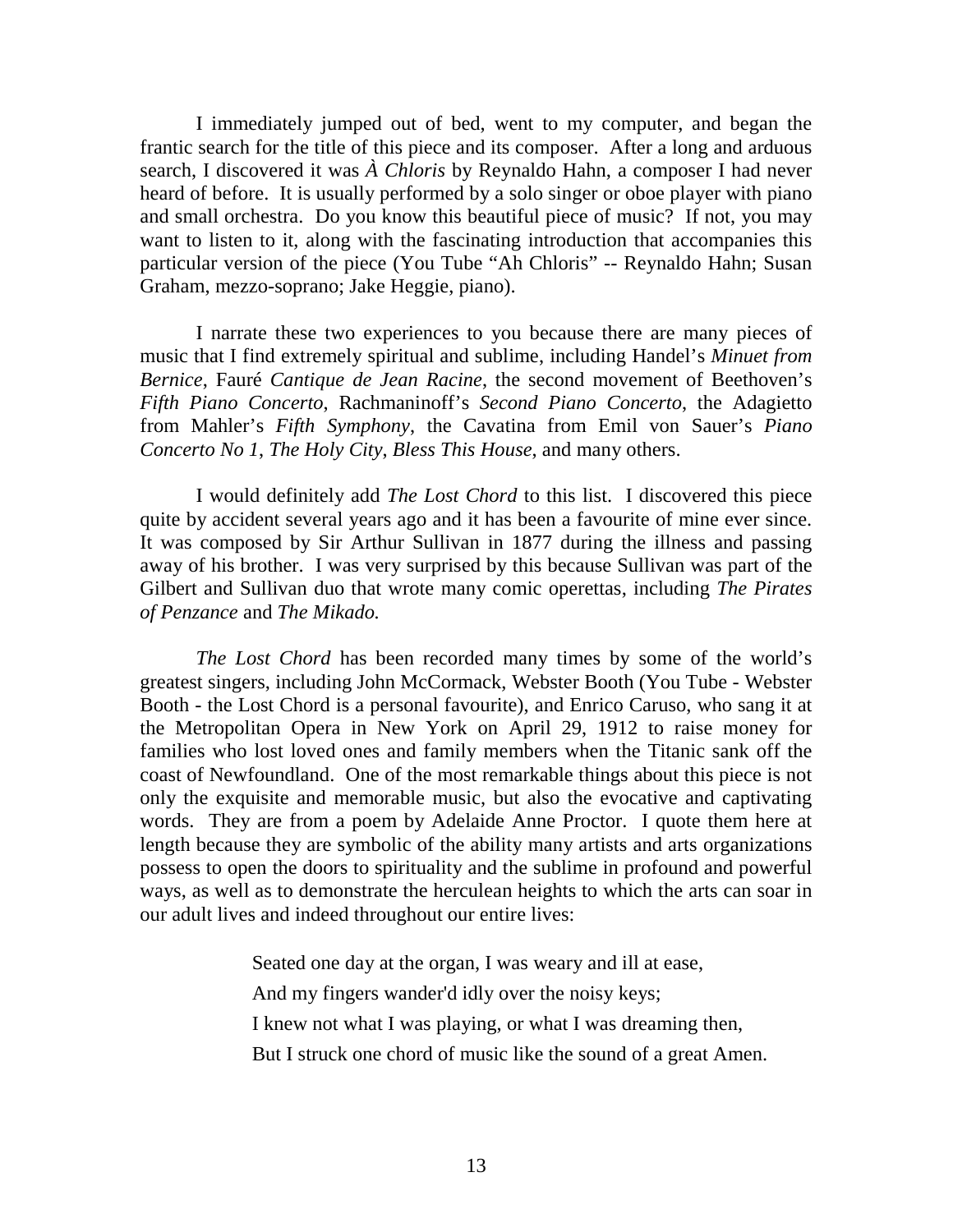It flooded the crimson twilight like the close of an Angel's Psalm, And it lay on my fever'd spirit with a touch of infinite calm. It quieted pain and sorrow like love overcoming strife, It seem'd the harmonious echo from our discordant life.

It link'd all perplexed meanings into one perfect peace, And trembled away into silence as if it were loth to cease; I have sought, but I seek it vainly, that one lost chord divine, Which came from the soul of the organ and enter'd into mine.

It may be that Death's bright Angel will speak in that chord again; It may be that only in Heav'n I shall hear that grand Amen!

With these inspirational words, I come to the final two stages of life. The first is usually called "the retirement stage," although surely we must find a better term for this because it sounds like life is more or less over by this point, which is anything but the case. For this is an ideal time to be engaged in the arts if we did not have the good fortune to be involved in them to any significant extent in our childhood, youth, and adulthood, as well as to get more actively involved in them if we were engaged in them earlier in life.

This involvement can be achieved by ourselves or through organizations such as seniors' homes, zoomers' groups, community centres, and so forth that are rapidly increasing their courses and programs in the arts for people in the final stages of life. This is primarily because this is a perfect time to take up a musical instrument, paint pictures, make craft objects, have fun, fill in time, dance, engage in comedy and humour, and seek all the pleasures the arts can bring at this particular stage in the life process. I have found this a fruitful time for taking brush painting classes, singing in a choir, practising the piano, learning more about the artistic and cultural heritages of humankind, reacquainting myself with wonderful works of art, and perhaps most importantly, discovering outstanding works of art for the very first time.

What is most interesting about the last or final stage of life is that recent research is revealing that the arts have an indispensable role to play at this specific stage in the life process. This is true not only for people who are getting older but still enjoy reasonably good health, but especially for people who are suffering from such debilitating illnesses and diseases as cancer, strokes, deep depression, dementia, Alzheimer's, Parkinson's, M.S., ALS, and so forth.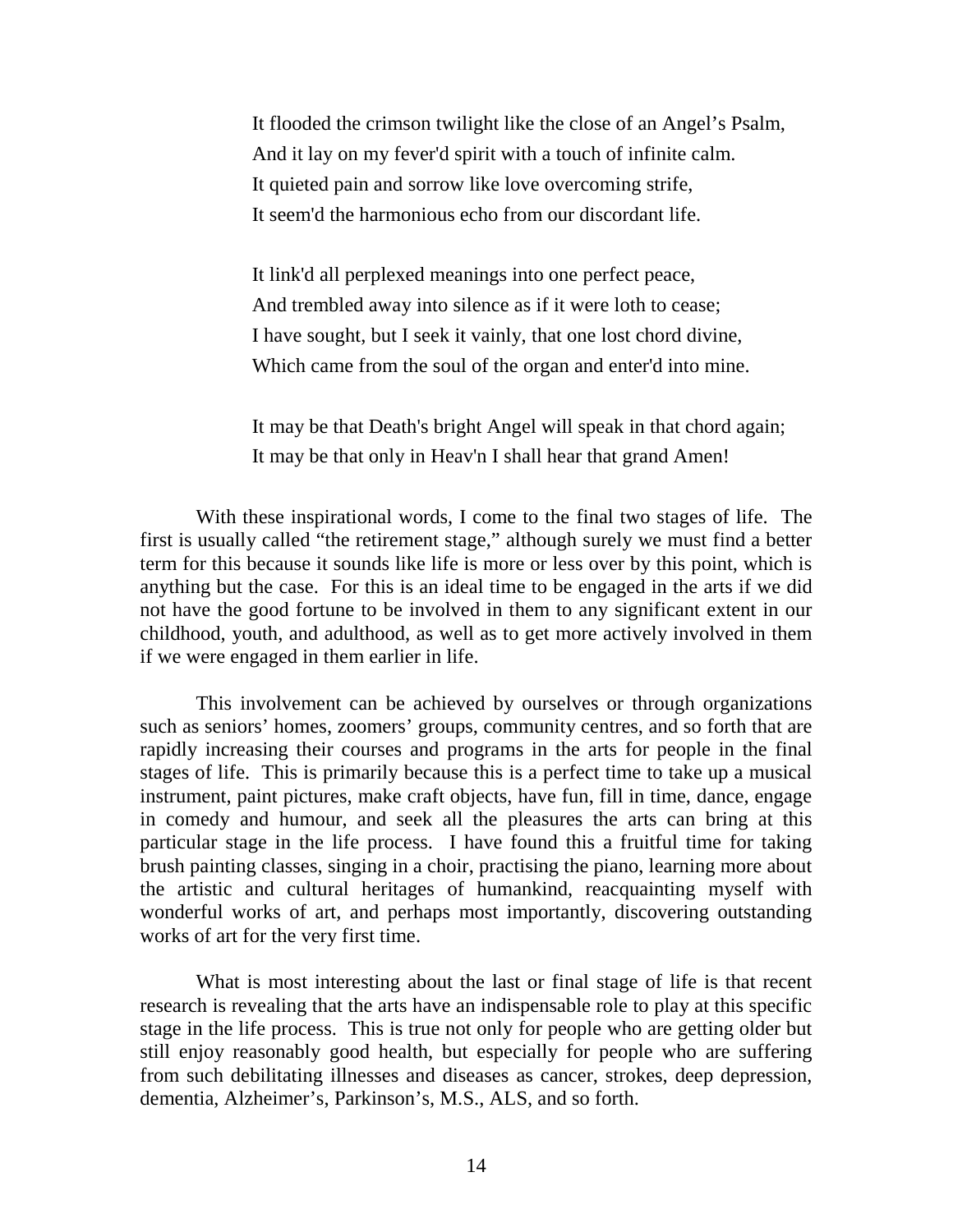In recent years, there has been a phenomenal increase in the number of institutions, books, research studies, and other developments devoted to coming to grips with these illnesses and diseases. What is being discovered in countless hospitals, palliative care centres, organizations like The Society for the Arts in Dementia Care, Partnerships in Dementia Care Alliance, the National Ballet School of Canada, and many others - as well as researching books like *The Creative Arts in Dementia Care: Practical Person-Centred Approaches and Ideas* by Jill Hayes and *Dementia Arts: Celebrating Creativity in Elder Care* by Gary Glazer - is that the arts can be very helpful in assisting people with these illnesses and diseases during the last stages of life. They can help people to hear better, remember more, express their creativity, improve their balance, and interact more effectively, largely by listening to music, singing songs, dancing alone or with others, recalling favourite tunes and artistic experiences from the past, and much more. While the arts are not the only activities that can do this and cannot provide cures for these illnesses and diseases, they can make it easier for people to deal with these problems, as well as care givers and family members who are struggling to help people cope with some of the greatest ordeals in life.

When all the benefits to be derived from the arts at every stage in the life process are added up and considered collectively - in childhood and youth, adulthood, retirement, and the final years of life - it is apparent that the arts must be seen in a totally new light. After decades of downplaying the arts in many educational systems, governments, and countries throughout the world, it is clear that the arts deserve a prominent place at all stages in life. Not only is this the solution to achieving the balance, harmony, and parity between the arts and the sciences that C. P. Snow so desperately sought, but also it is the key to living a full and fulfilling cultural life. There is simply no substitute for this.

## Endnotes

1. It should be noted that C. P. Snow modified his position on this subject in a second book he wrote later in life. It was *The Two Cultures: And a Second Look: An Expanded Version of The Two Cultures and the Scientific Revolution*. This resulted from the strong reaction that occurred to what was called "the Snow thesis," namely the conviction that a high priority should be placed on science education in the school system because Snow believed this was the best way to deal with the problems that existed in the world at that time. He also believed it was the best way to correct the imbalance he felt existed between the arts and humanities on the one hand and science and the sciences on the other hand in the